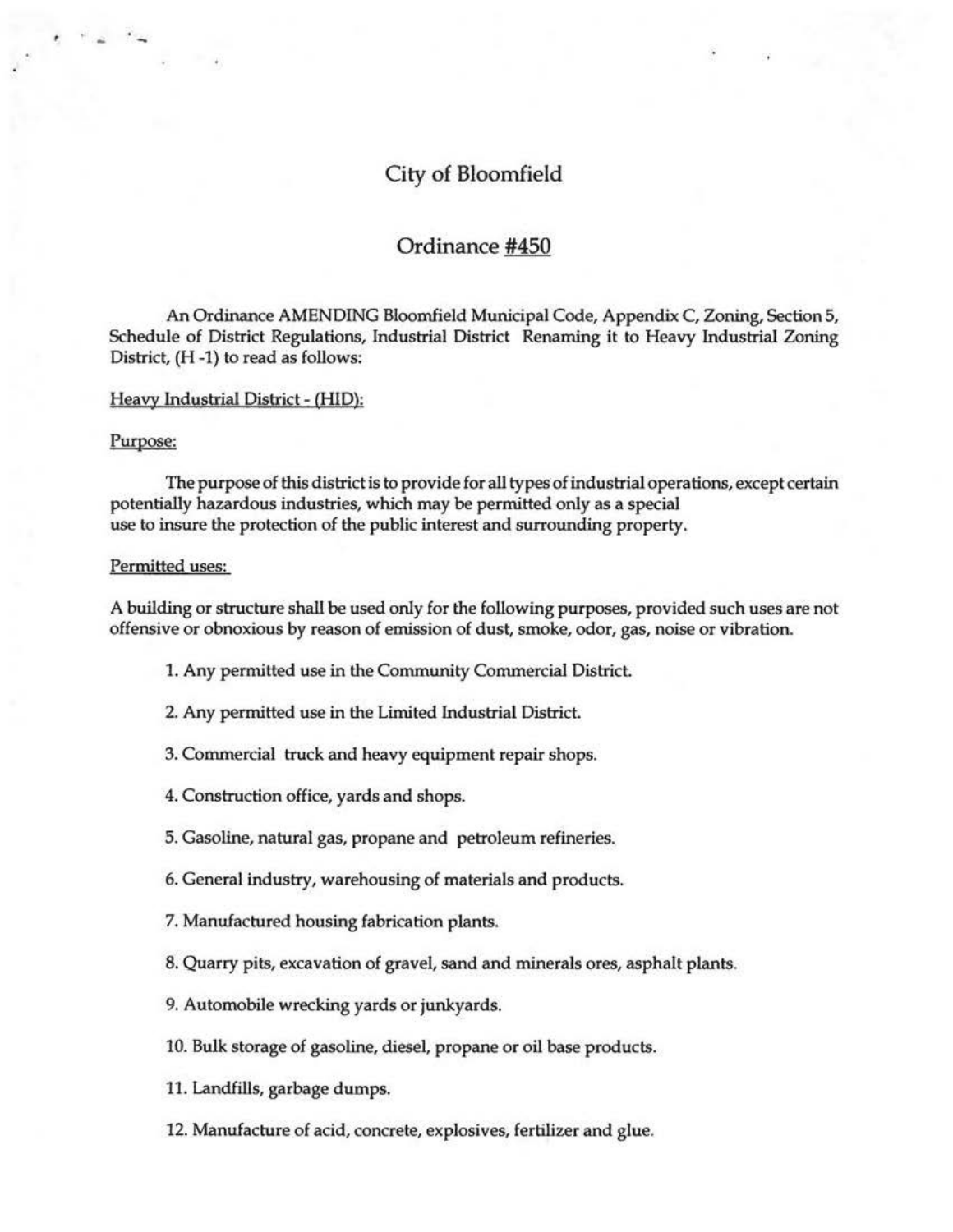13. Storage of acids, cement, explosives, fertilizer and glue products.

14. Stockyards, commercial feed lots and or slaughter of livestock.

## Special Use:

 $\sim$   $\sim$   $\sim$   $\sim$ 

AU special use requests shall be submitted in writing by the property owner to the Planning and Zoning Department on forms in sufficient detail to determine the location and nature of such use. ln order to provide for certain uses because of their unusual characteristics, the city council may, under provisions of this appendix, grant a special use for the following:

1. Any industrial uses not listed, that may be objectionable by reason of emission of dust, smoke, fumes, odor, gas, excessive glare, noise, vibration of other similar characteristics.

 $\cdot$   $\cdot$ 

AU industrial and special uses shall comply with applicable state and federal regulations as required by law, including but not limited to, United States Environmental Protection Agency, Occupational Safety and Health Administration, State of New Mexico Environment Department, Uniform Building and Uniform Fire Code. The determination of compliance shall be based upon measurements taken at the boundaries of the property in which such uses are proposed or at the boundaries of a residential district adjacent to or across any street from such proposed uses providing it is not otherwise specified by a governing regulation. AU special exceptions shall be approved by the city council prior to any construction, storage or use.

### Prohibited uses and structures:

1. Residential uses except for a manufactured home for a watchman or caretaker.

### Parking regulations:

As specified in Section 6, item 12 of the Zoning District Regulations and or shall be asphalt, concrete or covered with crushed stone or similar material.

## Setback regulations and yard requirements:

1. No building setbacks are required in this zoning district however setbacks will be determined by the most current international construction codes.

2. Where a tract of land abuts a parcel of land in any Residential, Agricultural, Neighborhood Commercial zoning districts, a privacy fence or wall with a minimum height of eight (8) feet shall be installed.

#### Minimum area requirements:

1. There are no minimum lot size requirements.

# Height and area regulations:

1. Maximum height 35 feet.

2. Lot coverage by structure, driveways and parking spaces shall be no greater than 90 percent of total lot area.